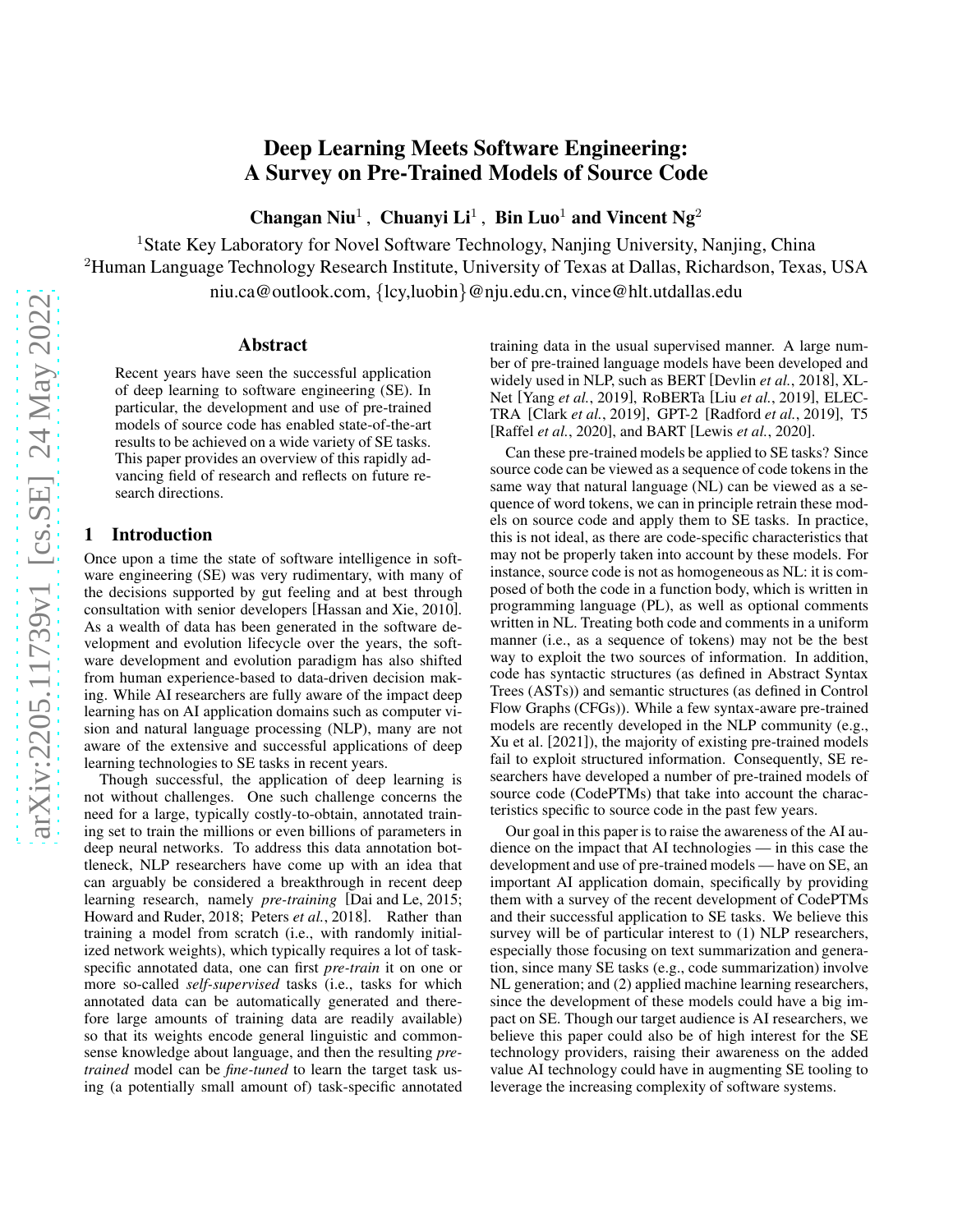<span id="page-1-0"></span>

| Type | $I-O$  | <b>Task</b> | <b>Definition</b>                                                                                                     | <b>ID</b> - Dataset                          | <b>Metrics</b>        |  |  |
|------|--------|-------------|-----------------------------------------------------------------------------------------------------------------------|----------------------------------------------|-----------------------|--|--|
|      |        | <b>WB</b>   | Wrong Binary Operator: Check if a given piece of code contains any<br>incorrect binary operators.                     | K1 - Kanade et al. [2020]                    | Acc                   |  |  |
|      |        | ET          | <b>Exception Type:</b> Predict the precise exception type.                                                            | K1 - Kanade et al. [2020]                    | Acc                   |  |  |
|      |        | <b>BD</b>   | <b>Bug Detection / Defect Detection:</b> Check if a given function contains a                                         | $DI - Devign [2019]$                         | Acc                   |  |  |
|      | $C-V$  |             | defect.                                                                                                               | P1 - Pradel et al. [2018]                    | Acc                   |  |  |
|      |        | CD          | <b>Clone Detection:</b> Determine whether two code snippets are semantically                                          | B1 - BigCloneBench [2014]                    | F1                    |  |  |
|      |        |             | equivalent.                                                                                                           | C1 - CLCDSA [2019]                           | P/R/F1                |  |  |
|      |        | CC          | <b>Code Classification:</b> Classify the category of a given function.                                                | P <sub>2</sub> - P <sub>OJ</sub> -104   2016 | Acc/MAP@R             |  |  |
| Und. |        | <b>FD</b>   | <b>Function-Docstring Mismatch:</b> Determine whether a given function and<br>the docstring correspond to each other. | K1 - Kanade et al. [2020]                    | Acc                   |  |  |
|      |        | CR          | Code-to-Code Retrieval: Retrieve semantically similar code for a given                                                | C <sub>1</sub> - CLCDSA [2019]               | Acc/MRR/NDCG          |  |  |
|      |        |             | piece of query code.                                                                                                  | $P2 - POJ-104$ [2016]                        | MAP@R                 |  |  |
|      | $C-C$  | <b>VM</b>   | Variable-Misuse Localization and Repair: Identify the location of a mis-<br>used variable and return the correct one. | V1 - Vasic et al. [2019]                     | Acc                   |  |  |
|      |        | СT          | Cloze Test: Predict the masked token from code.                                                                       | D <sub>2</sub> - De Sousa et al. [2021]      | Acc                   |  |  |
|      | $NL-C$ | CS          | Code Search / Text-to-Code Retrieval: Find the most relevant piece of                                                 | C <sub>2</sub> - CodeSearchNet [2019]        | MRR                   |  |  |
|      |        |             | code from a set of candidates for a given natural language description.                                               | C <sub>3</sub> - AdvText [2021]              | MRR/F1/Acc            |  |  |
|      |        |             | $\textbf{Code}$ Completion: Predict the missing/following token(s) of a given code                                    | S1 - Svyatkovskiy et al. [2020]              | RL/EditSim.           |  |  |
|      |        | CP          | context.                                                                                                              | L1 - Liu et al. [2020]                       | Acc                   |  |  |
|      |        |             |                                                                                                                       | A1 - Alon et al. [2020]                      | Acc@k                 |  |  |
|      |        |             | Code Translation: Translate the code in one programming language to                                                   | C4 - Chen et al. [2018]                      | <b>BLEU/Acc/CBLEU</b> |  |  |
|      | $C-C$  | TL          | the code in another programming language.                                                                             | T1 - TransCorder [2020]                      | Acc                   |  |  |
|      |        |             |                                                                                                                       | C1 - CLCDSA [2019]                           | <b>BLEU/RL/CIDER</b>  |  |  |
|      |        | BF          | <b>Bug Fixing:</b> Repair buggy code by generating the correct version.                                               | T2 - Tufano et al. 12019bl                   | <b>BLEU/Acc/CBLEU</b> |  |  |
|      |        | MG          | Mutant Generation: Inject in working code a mutant for a real bug.                                                    | T3 - Tufano et al. [2019a]                   | Acc                   |  |  |
| Gen. |        | AG          | <b>Assert Generation:</b> Generate a correct unit test assert statement.                                              | W1 - Watson et al. [2020]                    | Acc@k                 |  |  |
|      |        |             |                                                                                                                       | C <sub>2</sub> - CodeSearchNet [2019]        | <b>BLEU</b>           |  |  |
|      |        |             | Code Summarization / Code Documentation: Generate a textual descrip-                                                  | H1 - Haque et al. [2020]                     | <b>BLEU/RL</b>        |  |  |
|      |        | <b>SU</b>   | tion that describes the functionality of a function.                                                                  | H <sub>2</sub> - Hu et al. [2018a]           | <b>BLEU</b>           |  |  |
|      | C-NL   |             |                                                                                                                       | H <sub>3</sub> - Hu et al. [2018b]           | <b>BLEU/METEOR</b>    |  |  |
|      |        |             |                                                                                                                       | M1 - Miceli et al. [2017]                    | <b>BLEU</b>           |  |  |
|      |        | MN          | <b>Method Naming / Extreme Code Summarization: Predict the function</b>                                               | A2 - Allamanis et al. [2016]                 | P/R/F1                |  |  |
|      |        |             | name of a given function body.                                                                                        | E1 - ETH Py150 [2016]                        | P/R/F1                |  |  |
|      | $NL-C$ | CG          | Code Generation: Generate code given a natural language description.                                                  | <b>C5 - CONCODE [2018]</b>                   | <b>BLEU/Acc/CBLEU</b> |  |  |

Table 1: Categorization of the 18 SE tasks to which CodePTMs have been applied.

# 2 SE Tasks, Datasets, and Evaluation Metrics

SE studies problems concerning the design, development, maintenance, testing, and evolution of software systems. Table [1](#page-1-0) enumerates the key SE tasks to which pre-trained models have been applied. As can be seen in the first two columns, we classify each task along two dimensions: (1) whether the task concerns *understanding* (Und.) or *generation* (Gen.); and (2) the type of input assumed by the task and the type of output produced  $(I-O)$ , where C, NL, and V denote code, natural language, and extracted/predicted value, respectively.

In addition, Table [1](#page-1-0) shows for each task the benchmark dataset(s) and the corresponding evaluation metric(s). These metrics are fairly standard. For retrieval and classification tasks, metrics such as Acc (Accuracy [\[Kanade](#page-7-5) *et al.*, 2020]), Acc@k (Accuracy computed over the top k predicted answers [\[Watson](#page-9-3) *et al.*, 2020]), Precision(P)/Recall(R)/F1 [Nafi *et al.*[, 2019\]](#page-8-5), MRR (Mean Reciprocal Rank [\[Husain](#page-7-7) *et al.*, 2019]), MAP@R (Mean Average Precision [Mou *et al.*[, 2016\]](#page-8-6)), and NDCG (Normalized Discounted Cumulative Gain [Nafi *et al.*[, 2019\]](#page-8-5)) are typically used. For generation tasks, metrics developed in the NLP community for summarization and translation tasks, such as BLEU [\[Papineni](#page-8-14) *et al.*, 2002], ROUGE-L (RL) [\[Haque](#page-7-10) *et al.*, 2020], ME-TEOR [Hu *et al.*[, 2018b\]](#page-7-12), CIDER [\[Zhang](#page-9-4) *et al.*, 2021], and EditSim [\[Svyatkovskiy](#page-8-8) *et al.*, 2020] (an edit distance-based metric), as well as variants developed in the SE community, such as CodeBLEU (CBLEU) [Ren *et al.*[, 2020\]](#page-8-15), are used.

# 3 CodePTMs

In this section, we provide an overview of 20 CodePTMs recently developed in the SE community. To enable the reader to better understand their similarities and differences, as well as their relative strengths and weaknesses, we classify them along four dimensions, as described below.

#### 3.1 Architecture

First, existing CodePTMs differ in terms of the underlying network architecture. To understand network architectures, we need to briefly introduce the concepts of encoding and decoding. An encoder encodes an input sequence as a fixedlength vector representation, whereas a decoder generates an output sequence based on the representation of an input.

Rather than designing new network architectures, SE researchers base the design of CodePTMs on existing architectures. Broadly, these architectures can be divided into four categories: (1) Long Short-Term Memory (LSTM [\[Hochreiter and Schmidhuber, 1997\]](#page-7-14)), which is a classical recurrent neural network architecture, (2) Transformer (TF) [\[Vaswani](#page-8-16) *et al.*, 2017], which is a comparatively newer encoder-decoder architecture<sup>[1](#page-1-1)</sup> that is faster to train and

<span id="page-1-1"></span><sup>&</sup>lt;sup>1</sup>Recall that an encoder-decoder architecture is commonly used for sequence-to-sequence tasks, where the encoder encodes an input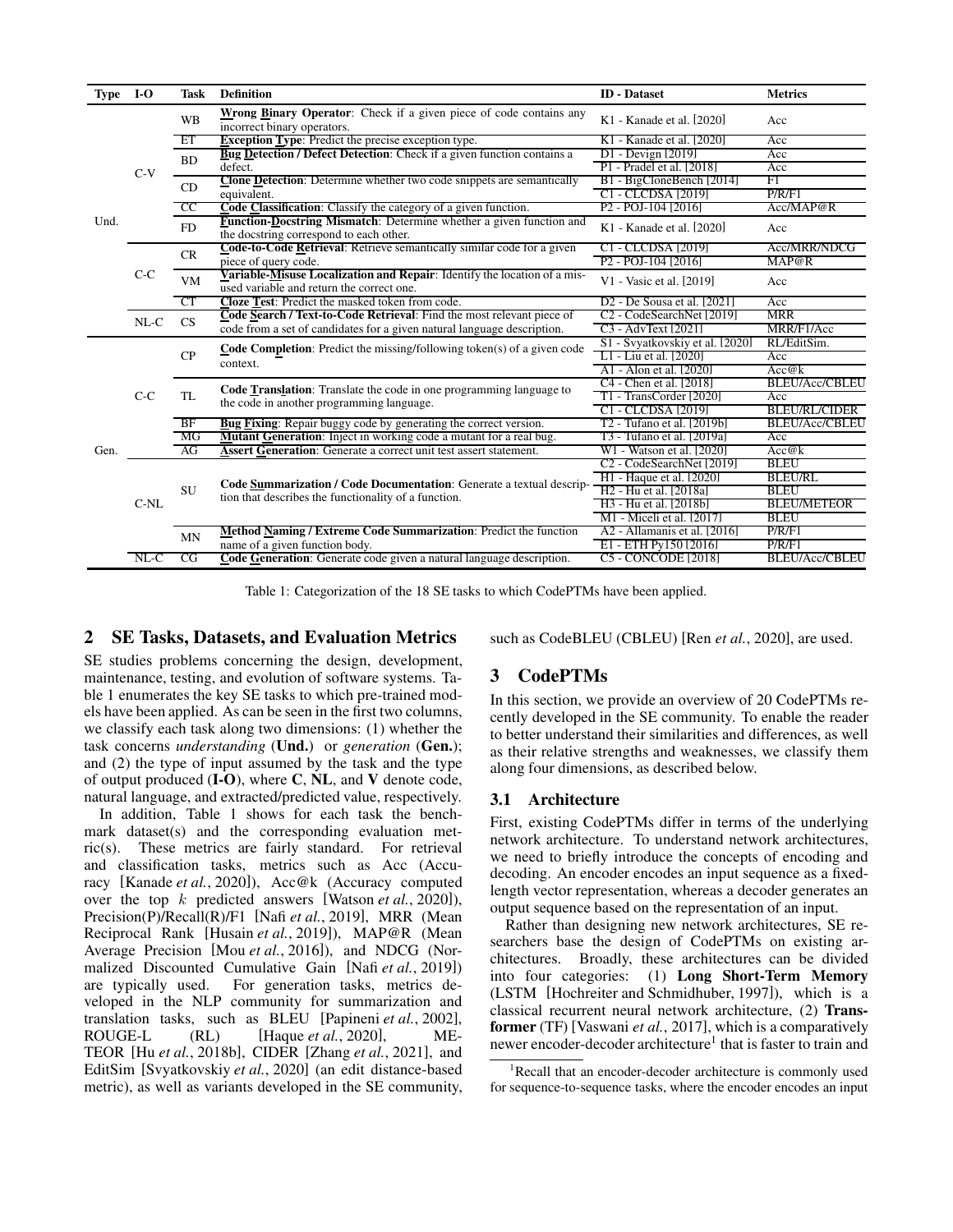<span id="page-2-0"></span>

|   |   | Type       | Task                | <b>Full Name and Description</b>                                                                                                       |
|---|---|------------|---------------------|----------------------------------------------------------------------------------------------------------------------------------------|
|   |   |            | FLM [2020]          | Forward LM: maximizes the conditional probabilities of all the words by taking their previous words as contexts.                       |
|   |   | LM         | <b>FNP 2021</b>     | Future N-gram Prediction: a variant of FLM that involves predicting the next $n (n > 1)$ tokens simultaneously instead of one token.   |
|   |   |            | BiLM [2020]         | Bidirectional LM: combines a forward LM and a backward LM, and jointly maximizes the likelihood of the tokens both directions.         |
| N |   |            | <b>BMLM</b>  2021   | Basic version of MLM: randomly masks a certain percentage of tokens in the input, then predicts the masked tokens.                     |
| L |   | <b>MLM</b> | WWM [2020]          | Whole Word Masking: if a word is masked, mask all subwords/tokens in it; then predict these masked tokens.                             |
| P |   |            | MASS [2022]         | MAsked Seq2Seq: reconstructs the sentence fragment given the remaining part of the sentence in the encoder-decoder framework.          |
|   |   |            | <b>SMLM 120211</b>  | Seq2Seq MLM: randomly masks a set of token spans in the input and sequentially predicts them in the encoder-decoder framework.         |
|   |   | <b>DAE</b> | DAE 120211          | Denoising Auto-Encoding: corrupts the input (by masking, deleting tokens, etc.) and uses the model to recover the original input.      |
|   |   | <b>CTL</b> | NSP [2020]          | Next Sentence Prediction: determines whether two given sentences (i.e., logical lines of code) are coherent.                           |
|   |   |            | RTD  2020           | Replaced Token Detection: identifies the replaced tokens in the input (i.e., tokens produced by a small generator network).            |
|   |   |            | IMLM 120201         | Identifier MLM: an adaptation of MLM to source code that masks only the identifiers in the code text.                                  |
|   |   | <b>CA</b>  | SIMLM [2021b]       | Seq2Seq IMLM: an adaptation of Seq2Seq MLM to source code that masks only the identifiers in the code text.                            |
|   |   |            | IT $[2021b]$        | Identifier Tagging: determines if the input token at each position is an identifier or not via binary classification.                  |
|   |   |            | CCL [2021]          | Code Contrastive Learning: minimizes/maximizes the distances between the representations of similar/dissimilar code snippets.          |
|   |   | <b>SA</b>  | EP [2021]           | Edge Prediction: masks the edges connecting randomly selected nodes in a DFG, then predicts the masked edges.                          |
|   |   |            | NOP [2021]          | Node Order Prediction: randomly changes the order of some nodes in an AST, then determines if a change occurs.                         |
|   |   | CN         | BDG [2021b]         | Bimodal Dual Generation: generates a NL summary if code is given, and generates code if NL is given.                                   |
| S |   |            | MNG 120221          | Method Name Generation: generates the sub-token sequence of the method name based on a given method body.                              |
| E |   |            | NA [2021]           | Node Alignment: samples nodes in a DFG, masks the edge connecting each node to its code token, then predicts the masked edges.         |
|   | С |            | <b>TMLM</b> [2021]  | Tree MLM: masks some terminal nodes/identifiers in ASTs/code on encoder/decoder side, then generates complete code sequence.           |
|   | M |            | <b>VGVAE 120211</b> | vMF-Gaussian Variational Autoencoder: disentangles code semantics from code syntax under the supervision of a masked AST.              |
|   | A | <b>CS</b>  | CAP [2022]          | Code-AST Prediction: determines whether the given code and AST correspond to each other.                                               |
|   |   |            | CLR [2021]          | Cross-Language Reconstruction: reconstructs the code snippet in one PL from functionally equivalent code snippets in other PLs.        |
|   |   |            | PD  2021            | Posterior Distribution: reduces difference in distributions of functionally equiv, code snippets in different PLs over code semantics. |
|   |   |            | ACP 2021            | Attentive Code Position: predicts the node type of a code token in an AST through an attention mechanism.                              |
|   |   | <b>CNS</b> | MCL 12021al         | Multi-modal Contrastive Learning: maximizes/minimizes the representation similarity between positive/negative samples.                 |

Table 2: Categorization and description of the pre-training tasks used by existing CodePTMs.

can better capture long-distance dependencies than LSTM; (3) Transformer-Encoder (TE), which corresponds to the architecture of the encoder part of TF; and (4) Transformer-Decoder (TD), which corresponds to the architecture of the decoder part of TF. While it is possible to use encoderonly models (such as TE) and decoder-only models (such as TD) for sequence-to-sequence (seq2seq) tasks, it has been shown to be disadvantageous and impractical to do so [Niu *et al.*[, 2022\]](#page-8-18). In particular, encoder-only models and decoder-only models are disadvantaged when applied to generation/decoding and classification tasks, respectively.

### 3.2 Modality

When using a neural model to process source code, being able to integrate the NL embedded in the code (e.g., documentations, variable names) and the code structure (e.g., ASTs) can improve the model's ability to understand the code [\[Ernst, 2017;](#page-7-20) Hu *et al.*[, 2018b;](#page-7-12) [LeClair](#page-7-21) *et al.*, 2019; Zügner *et al.*, 2021]. Therefore, the use of NL and code structure as inputs in addition to the code itself has become a common practice in CodePTMs. As Code, NL, and Structure differ in representation and processing, they can be viewed as features of different input modalities. Hence, along the second dimension, we divide CodePTMs into three categories — unimodal (Uni), bimodal (Bi), and multimodal (Multi) based on the number of input modalities they employ.

When a model employs more than one input modality, we can either (1) concatenate the features extracted from different modalities to form a single training instance or (2) use the features extracted from different modalities to create different training instances. We refer to these two strategies as *Together* and *Standalone*, respectively. As can be imagined, an advantage of *Together* over *Standalone* is that the former allows cross-modal representations to be learned by a model.

# <span id="page-2-2"></span>3.3 Pre-Training Tasks

Along the third dimension, we differentiate CodePTMs based on the tasks used to pre-train them. At a high level, we can divide these tasks into two categories depending on whether the task originates in NLP (NLP) or is specifically designed for source code (SE), as shown in Table [2.](#page-2-0)

As can be seen from the table, the NLP pre-training tasks can be subdivided into four categories: (1) Language modeling (LM) [Qiu *et al.*[, 2020\]](#page-8-20), which refers to the collection of tasks that aim to predict a given word given the surrounding context; (2) Masked Language Modeling (MLM) [\[Devlin](#page-7-2) *et al.*, 2018], which refers to the collection of tasks that aim to predict the masked tokens; (3) Denoising Auto-Encoding (DAE) [Lewis *et al.*[, 2020\]](#page-7-4), which aim to recover the original (i.e., uncorrupted) text from corrupted text; and (4) Contrastive Learning (CTL) [Jain *et al.*[, 2021\]](#page-7-22), which allows a model to learn which data points are similar or different. The SE pre-training tasks, on the other hand, can be subdivided into three categories according to their input modalities: (1) Code-Aware (CA) tasks, which aim to mine latent information from code text; (2) Structure-Aware (SA) tasks, which aim to learn representations of the code structure; and (3) Cross-Modal-Aware (CMA) tasks, which seek to acquire knowledge from multiple input modalities. The CMA tasks can be further subdivided into three categories based on which input modalities are involved, namely Code-NL (CN), Code-Structure (CS) and Code-NL-Structure (CNS).

When more than one task is used to pre-train a CodePTM, the tasks involved can be learned *simultaneously* (i.e., each data instance supports all of the tasks involved<sup>[2](#page-2-1)</sup> and the task

sequence as a fixed-length, typically task-specific, representation, and the decoder then generates an output sequence token by token based on the input and the tokens that have been generated so far.

<span id="page-2-1"></span><sup>2</sup>A data instance *supports* a task if the task's loss can be com-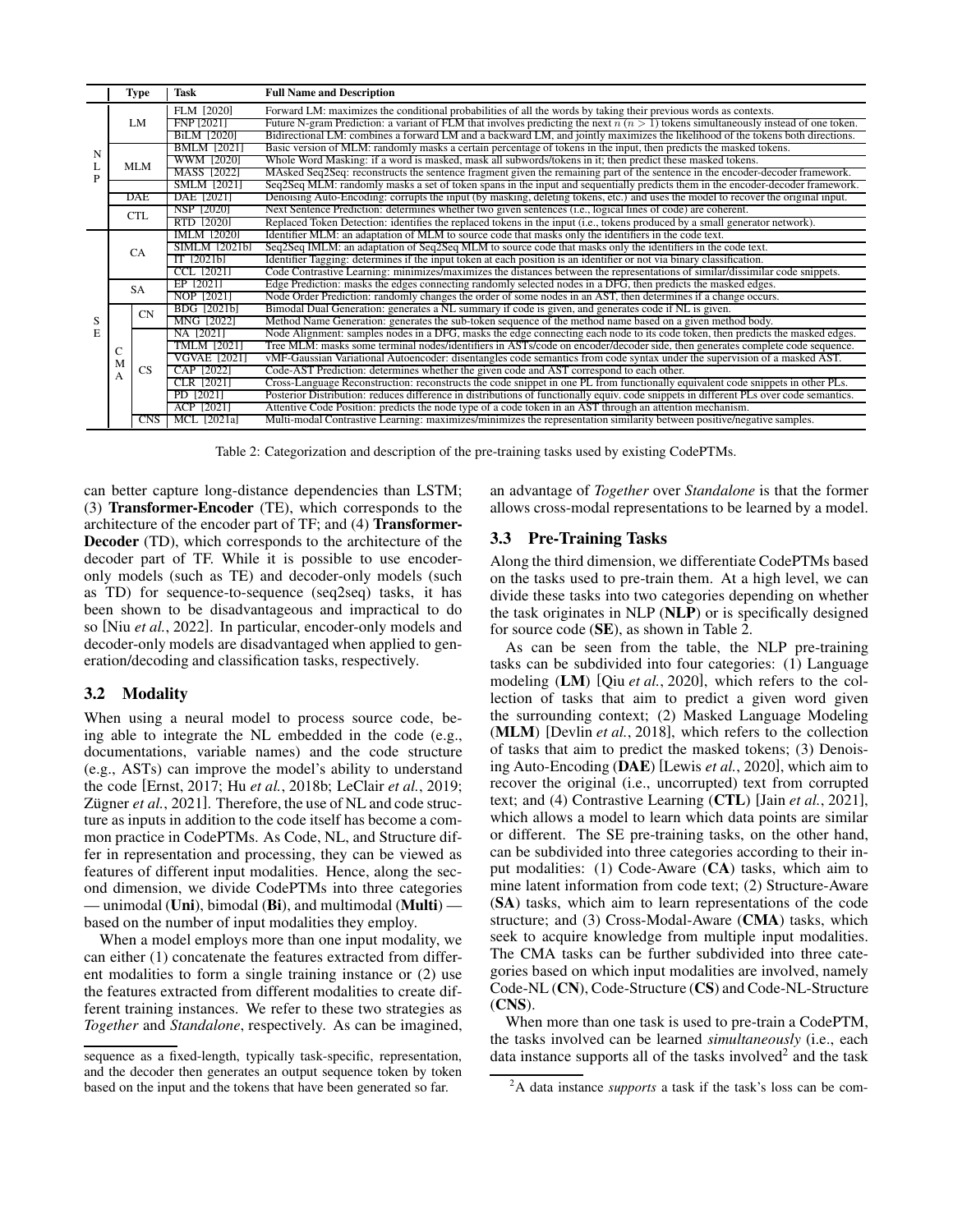<span id="page-3-1"></span>

|               |       | <b>Pre-Training Tasks</b> |  | PL            | <b>CodePTM</b> |                 |           |              |       |    | <b>SE Understanding Tasks</b> |                         |                  |                 |                |             | <b>SE Generation Tasks</b> |                |    |            |                |                                                |    |
|---------------|-------|---------------------------|--|---------------|----------------|-----------------|-----------|--------------|-------|----|-------------------------------|-------------------------|------------------|-----------------|----------------|-------------|----------------------------|----------------|----|------------|----------------|------------------------------------------------|----|
| Arch.         | Mod.  |                           |  | NLP CA SA CMA |                |                 | WB ET     |              |       |    |                               | BD CD CC FD CR VM CT CS |                  |                 |                | $_{\rm CP}$ |                            |                |    |            |                | TL BF MG AG SU MN CG                           |    |
| <b>LSTM</b>   | Uni   | ✓                         |  |               | Mono           | <b>SCELMo</b>   |           | <b>P1</b>    |       |    |                               |                         |                  |                 |                |             |                            |                |    |            |                |                                                |    |
|               | Bi    |                           |  |               | Multi          | CodeDisen       |           |              | C1    |    |                               | C1                      |                  |                 |                |             | C1                         |                |    |            |                |                                                |    |
|               |       |                           |  |               |                | <b>CuBERT</b>   | $K1$ $K1$ |              |       |    | P <sub>2</sub>                |                         | $_{\mathrm{VI}}$ |                 |                |             |                            |                |    |            |                |                                                |    |
|               | Uni   | $\checkmark$              |  |               | Mono           | <b>C-BERT</b>   |           | D1           |       |    |                               |                         |                  |                 |                |             |                            |                |    |            |                |                                                |    |
|               |       |                           |  |               |                | <b>JavaBERT</b> |           |              |       |    |                               |                         |                  | $\overline{D2}$ |                |             |                            |                |    |            |                |                                                |    |
|               |       |                           |  |               | Multi          | CugLM           |           |              |       |    |                               |                         |                  |                 |                | L1          |                            |                |    |            |                |                                                |    |
| TE            | Bi    |                           |  |               | Multi          | CodeBERT        |           |              |       |    |                               |                         |                  |                 | C2             |             |                            |                |    |            | C2             |                                                |    |
|               |       |                           |  |               | Mono           | <b>OSCAR</b>    |           |              |       | P2 |                               | P <sub>2</sub>          |                  |                 |                |             |                            |                |    |            |                |                                                |    |
|               | Multi |                           |  |               | Multi          | GraphCodeBERT   |           |              | B1    |    |                               |                         |                  |                 | C <sub>2</sub> |             | $C4$ T <sub>2</sub>        |                |    |            |                |                                                |    |
|               |       |                           |  |               | Multi          | SynCoBERT       |           | D1 <b>B1</b> |       |    |                               | P2                      |                  |                 | C2, C3         |             | C4                         |                |    |            |                |                                                |    |
| <sup>TD</sup> | Uni   |                           |  |               | Multi          | GPT-C           |           |              |       |    |                               |                         |                  |                 |                | S1          |                            |                |    |            |                |                                                |    |
|               | Uni   |                           |  |               | Multi          | <b>DOBF</b>     |           |              | B1    |    |                               |                         |                  |                 | C <sub>3</sub> |             | T1                         |                |    |            | C <sub>2</sub> |                                                |    |
|               |       | v                         |  |               | Mono           | DeepDebug       |           |              |       |    |                               |                         |                  |                 |                |             |                            | T <sub>2</sub> |    |            |                |                                                |    |
|               | Bi    |                           |  |               | Mono           | T5-learning     |           |              |       |    |                               |                         |                  |                 |                |             |                            | T2             | T3 | W1 H1      |                |                                                |    |
|               |       |                           |  |               |                |                 | PLBART    |              | D1 B1 |    |                               |                         |                  |                 |                |             |                            | C4             |    |            |                | C2                                             | C5 |
|               |       | √                         |  |               | Multi          | CoTextT         |           | D1           |       |    |                               |                         |                  |                 |                |             |                            | T2             |    |            | C2             | C <sub>5</sub>                                 |    |
| TF            |       |                           |  |               |                | ProphetNet-Code |           |              |       |    |                               |                         |                  |                 |                |             |                            |                |    |            | C2             |                                                |    |
|               |       |                           |  |               | Multi          | CodeT5          |           | $D1$ B1      |       |    |                               |                         |                  |                 |                |             | $C4$ T <sub>2</sub>        |                |    |            | C2             | C5                                             |    |
|               |       |                           |  |               | Multi          | TreeBERT        |           |              |       |    |                               |                         |                  |                 |                |             |                            |                |    |            |                | H <sub>2</sub> A <sub>2</sub> , E <sub>1</sub> |    |
|               | Multi | $\checkmark$              |  |               | Multi          | SPT-Code        |           |              |       |    |                               |                         |                  |                 | C <sub>2</sub> | A1          | C <sub>4</sub>             | T2             |    | C2, H3, M1 |                |                                                |    |

Table 3: Categorization of existing CodePTMs along four dimensions and their performances on downstream SE tasks. If a CodePTM is applied to a task, we list the ID of the benchmark dataset on which the CodePTM was evaluated (see Table [1](#page-1-0) for the ID associated with each dataset), boldfacing the ID if the CodePTM achieved SOTA results on the corresponding dataset.

losses can be jointly minimized), *sequentially* (i.e., the model is first trained on the first task for a specified number of steps and then trained on the remaining tasks one by one), or *alternately* (i.e., the tasks are randomly optimized as batches of the data instances corresponding to a particular task are selected at random during training). Hence, simultaneous pretraining holds the strictest requirements on the data and the tasks because it requires that for each data instance, all the pre-training tasks can be completed in one forward propagation such that their losses can be added to form the final optimization objective and jointly minimized during backward propagation. In other words, if it can perform simultaneous pre-training, it will also be possible to perform sequential/alternate pre-training but not vice versa. Nevertheless, the selection of a pre-training strategy in existing CodePTMs seems random when multiple options are available<sup>[3](#page-3-0)</sup>.

### 3.4 Programming Languages

Along the last dimension, we categorize CodePTMs depending on whether they are pre-trained on one PL (Monolingual (Mono)) or multiple PLs (Multilingual (Multi)).

# 3.5 Categorization and Pre-Training Details

The first five columns of Table [3](#page-3-1) categorize 20 CodePTMs along the four dimensions discussed in the previous subsections, namely Architecture (Arch.), Modality (Mod., Pre-Training Tasks, and Programming Languages (PL). We believe this categorization can help the reader better understand the similarities and differences between different CodePTMs.

Note, however, that Table [3](#page-3-1) only provides a *high-level* categorization of the CodePTMs. For instance, we still do not know which two input modalities are used by a bimodal CodePTM, and neither do we know which PLs are used to pre-train a multilingual CodePTM. Table [4](#page-4-0) fills this gap by providing the details of how each CodePTM is pre-trained. Specifically, CodePTM cites the paper that proposed each CodePTM, whereas Input, Objective, and Dataset show the input modalities, the pre-training tasks, and the PLs involved in pre-training each CodePTM. The datasets can be divided into four types, namely, *GitHub Repos* (a dataset obtained from GitHub, e.g., JS GitHub Repos is a dataset built by GitHub JavaScript repositories), *BigQuery* (a platform that includes activity from over 3M open source GitHub repositories, e.g., "Python from BigQuery" is the dataset collected by querying Python functions on BigQuery), *CodeSearch-Net* [\[Husain](#page-7-7) *et al.*, 2019] (a dataset that is obtained by scraping open-source repositories and pairing individual functions with their docstrings and which includes more than 6.4M codes of 6 PLs including Java, Python, JavaScript, PHP, Go and Ruby), and *CLCDSA* [Nafi *et al.*[, 2019\]](#page-8-5) (a dataset collected from Online Judge (OJ) sites across four PLs (i.e., Java, Python, C# and C++) where functionally similar solutions written in different PLs are available for a given problem).

#### 4 Discussion

Next, we explore the relationship between CodePTMs (Section 3) and SE tasks (Section 2). The right half of Table [3](#page-3-1) depicts this relationship by showing whether a CodePTM has been applied to a particular SE task, and if so, which benchmark dataset(s) it has been evaluated on and whether state-ofthe-art (SOTA) results have been achieved. Below we discuss our key observations, which are based in part on Table [3](#page-3-1) and in part on conclusions drawn from the literature.

Architecture. As can be seen in Table [3,](#page-3-1) TE-based CodePTMs are applied mostly to Understanding tasks,

puted based on the instance. For example, a code-only data instance (i.e., a code snippet without the paired docstring) supports both MLM and NSP because the losses of both tasks can be calculated based on the code snippet. However, it does not support BDG because the code-docstring alignment is needed by BDG.

<span id="page-3-0"></span><sup>&</sup>lt;sup>3</sup>For example, IT in CodeT5 can be pre-trained simultaneously with any of the other tasks, but it is still pre-trained alternatively.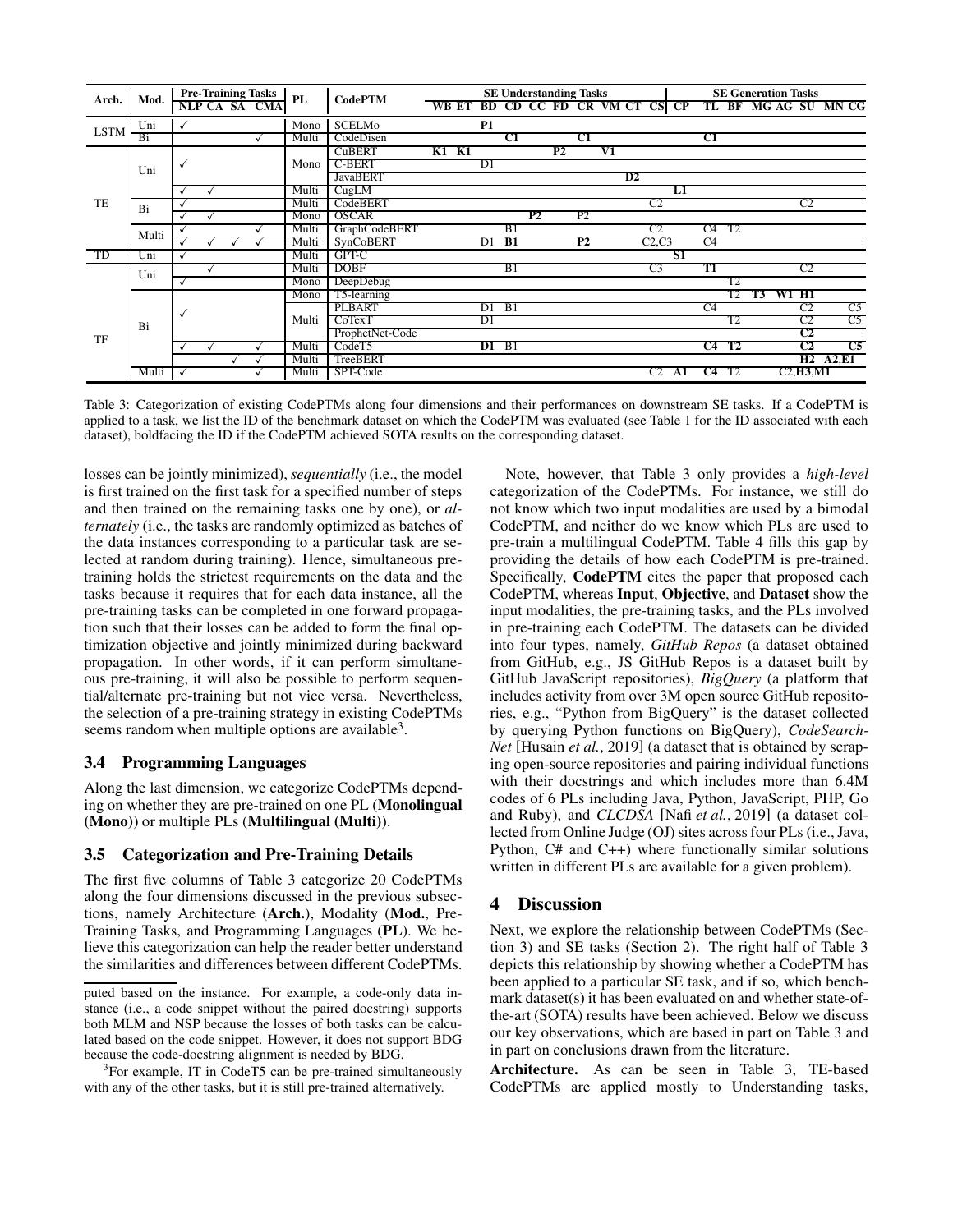<span id="page-4-0"></span>

| <b>CodePTM</b>         | Input                       | Objective                            | <b>Dataset</b>                 | <b>Dataset Size</b> |
|------------------------|-----------------------------|--------------------------------------|--------------------------------|---------------------|
| <b>SCELMo</b> [2020]   | Code                        | BiLM                                 | JS GitHub Repos                | 150K Files          |
| CodeDisen [2021]       | $Code + \overline{AST}$ Seq | $VGVAE + CLR + PD + ACP$             | <b>CLCDSA</b>                  | 26K Functions       |
| <b>CuBERT</b> [2020]   | Code                        | $BMLM + NSP$                         | Python from BigQuery           | 7.4M Files          |
| C-BERT [2020]          | Code                        | <b>WWM</b>                           | C GiHub Repos                  | 5.8GB               |
| JavaBERT [2021]        | Code                        | <b>BMLM</b>                          | Java GitHub Repos              | 3M Files            |
| CugLM [2020]           | Code                        | $IMLM + NSP + FLM$                   | Java, TS GitHub Repos          | 617K Files          |
| CodeBERT [2020]        | $Code + Doc$                | <b>BMLM &amp; RTD</b>                | CodeSearchNet                  | 6.5M Functions      |
| <b>OSCAR</b> [2021]    | $IR + AEI$                  | $BMLM + CCL$                         | $C/C++$ GitHub Repos           | 500K Functions      |
| GraphCodeBERT [2021]   | $Code + Doc + DFG Nodes$    | $BMLM + EP + NA$                     | CodeSearchNet (Bimodal)        | 2.3M Functions      |
| SynCoBERT [2021a]      | $Code + Doc + AST Seq$      | $BMLM + IT + TEP + MCL$              | CodeSearchNet                  | 6.5M Functions      |
| GPT-C [2020]           | Code                        | <b>FLM</b>                           | Python, C#, JS/TS GitHub Repos | 4.7M Files          |
| DOBF [2021]            | Code                        | SIMLM(Seq2Seq IMLM)                  | Java, Python from BigQuery     | 11.5M Files         |
| DeepDebug [2021]       | Code                        | SMLM(Seq2Seq MLM)                    | Java GitHub Repos              | 8M Files            |
| T5-learning [2021]     | Code                        | SMLM(Seq2Seq MLM)                    | CodeSearchNet (Java)           | 1.5M Functions      |
| <b>PLBART</b> [2021]   | Code & Posts                | DAE (masking / deletion / infilling) | Java, Python GitHub Repos      | 680M Functions      |
|                        |                             |                                      | <b>StackOverflow Posts</b>     | 47M Posts           |
| CoTexT [2021]          | $Code + Doc$                | SMLM(Seq2Seq MLM)                    | CodeSearchNet                  | 6.5M Functions      |
|                        |                             |                                      | Java, Python from BigQuery     | 6.4M Functions      |
| ProphetNet-Code [2021] | Code & Doc                  | <b>FNP</b>                           | CodeSearchNet (Bimodal)        | 2.3M Functions      |
| $CodeT5$ [2021b]       | $Code + Doc$                | SMLM(Seq2Seq MLM) / IT /             | CodeSearchNet                  | 6.5M Functions      |
|                        |                             | SIMLM(Seq2seq IMLM) / BDG            | $C, C#$ from BigQuery          | 1.85M Functions     |
| TreeBERT [2021]        | Code + AST Paths            | TMLM + NOP                           | Java, Python from BigQuery     | 21.3M Files         |
| SPT-Code [2022]        | $Code + Names + ASTSeq$     | CAP & MASS & MNG                     | CodeSearchNet                  | 6.5M Functions      |

Table 4: Details of how the CodePTMs are pre-trained. The pre-training scheme employed for each CodePTM is characterized by (1) the input modalities (if multiple modalities are involved, they can be handled via a Together  $(+)$  or Standalone  $(\&)$  strategy); (2) the pre-training objectives (if multiple pre-training objectives are involved, they can be learned jointly  $(+)$ , sequentially  $(\&)$ , or alternately  $(/))$ ; (3) the dataset on which the CodePTM is pre-trained; and (4) the size of the dataset.

whereas TD- and TF-based CodePTMs are applied mostly to Generation tasks. This is understandable. As mentioned in Section 3.1, encoder-only models are disadvantaged when applied to Generation tasks. The reason is that they can only map an input sequence to an output sequence with a priori known length, but for Generation tasks the output length is typically not known a priori. In contrast, the presence of decoders in TD- and TF-based CodePTMs naturally makes them more suited to Generation tasks.

Modality. We make two modality-related observations. First, for CodePTMs that use structured information as input (e.g., features extracted from DFGs, ASTs, and  $AEI<sup>4</sup>$  $AEI<sup>4</sup>$  $AEI<sup>4</sup>$ ), removing such information from the input always reduces their performances on downstream SE tasks [Guo *et al.*[, 2021;](#page-7-18) Zhang *et al.*[, 2021;](#page-9-4) Wang *et al.*[, 2021a;](#page-9-6) Jiang *et al.*[, 2021\]](#page-7-19).

Second, the use of NL as an input modality appears to contribute positively to model performance on a downstream task only if NL is present in the input or output of the task [Feng *et al.*[, 2020;](#page-7-17) Niu *et al.*[, 2022\]](#page-8-18). Otherwise, the use of NL could lead to a performance deterioration [Phan *et al.*[, 2021;](#page-8-22) Niu *et al.*[, 2022\]](#page-8-18). For example, CodeT5, which is pre-trained using NL and Code, achieves SOTA results on all the NL-related SE tasks to which it is applied (e.g., TL, SU, and MN), but it is surpassed by Syn-CoBERT, which is pre-trained only on Code, in performance on CD, a Code-related-only task.

Pre-training tasks. We make two pre-training tasks-related observations. First, after fine-tuning on task-specific training data, a pre-trained model generally yields better results on SE downstream tasks than its "no pre-training" counterpart that is trained only on task-specific training data, and the discrepancy in their performances is especially obvious when the amount of task-specific training data is small [Zhou *et al.*[, 2021;](#page-9-8) [Kanade](#page-7-5) *et al.*, 2020; [Buratti](#page-6-5) *et al.*, 2020; [Roziere](#page-8-21) *et al.*, 2021]. This is true even when the underlying pre-trained model is taken from the NLP domain, such as RoBERTa, without pre-training it again on source code [Feng *et al.*[, 2020;](#page-7-17) [Ahmad](#page-6-6) *et al.*, 2021].

Second, keeping the pre-training task's type as similar as possible to that of the downstream task tends to yield the best results. Theoretically, pre-training will be beneficial for a downstream task precisely when the knowledge learned during pre-training can be successfully exploited when the model learns the downstream task. Such knowledge transfer tends to be more effective if the pre-training task is closer to the downstream task. For instance, for Understanding tasks, it is better to use a pre-training task that is also an Understanding task, such as MLM. Note that MLM is used by all the models that achieve SOTA results on Understanding tasks, such as CuBERT. In contrast, (I)MASS, which focuses on Generation, tends to work much better as a pre-training task than (I) MLM, which focuses on Understanding, on seq2seq downstream tasks such as code summarization [Jiang *et al.*[, 2021\]](#page-7-19).

Programming languages. We make two PL-related observations. First, knowledge transfer tends to be a lot more effective if a CodePTM is trained on a PL that is syntactically similar to the one used in the downstream task. In contrast, knowledge learned by a CodePTM from PLs that are syntactically different from the one used in the downstream task may even lead to the performance degradation. For instance, PLBART, which is pre-trained on Java and Python, performs better on C# code translation but worse on PHP code summarization than RoBERTa, a PTM that is trained on NL text

<span id="page-4-1"></span><sup>4</sup>AEI (Abstract Environment Information) describes a program's semantics with a mathematical characterization of its behaviors.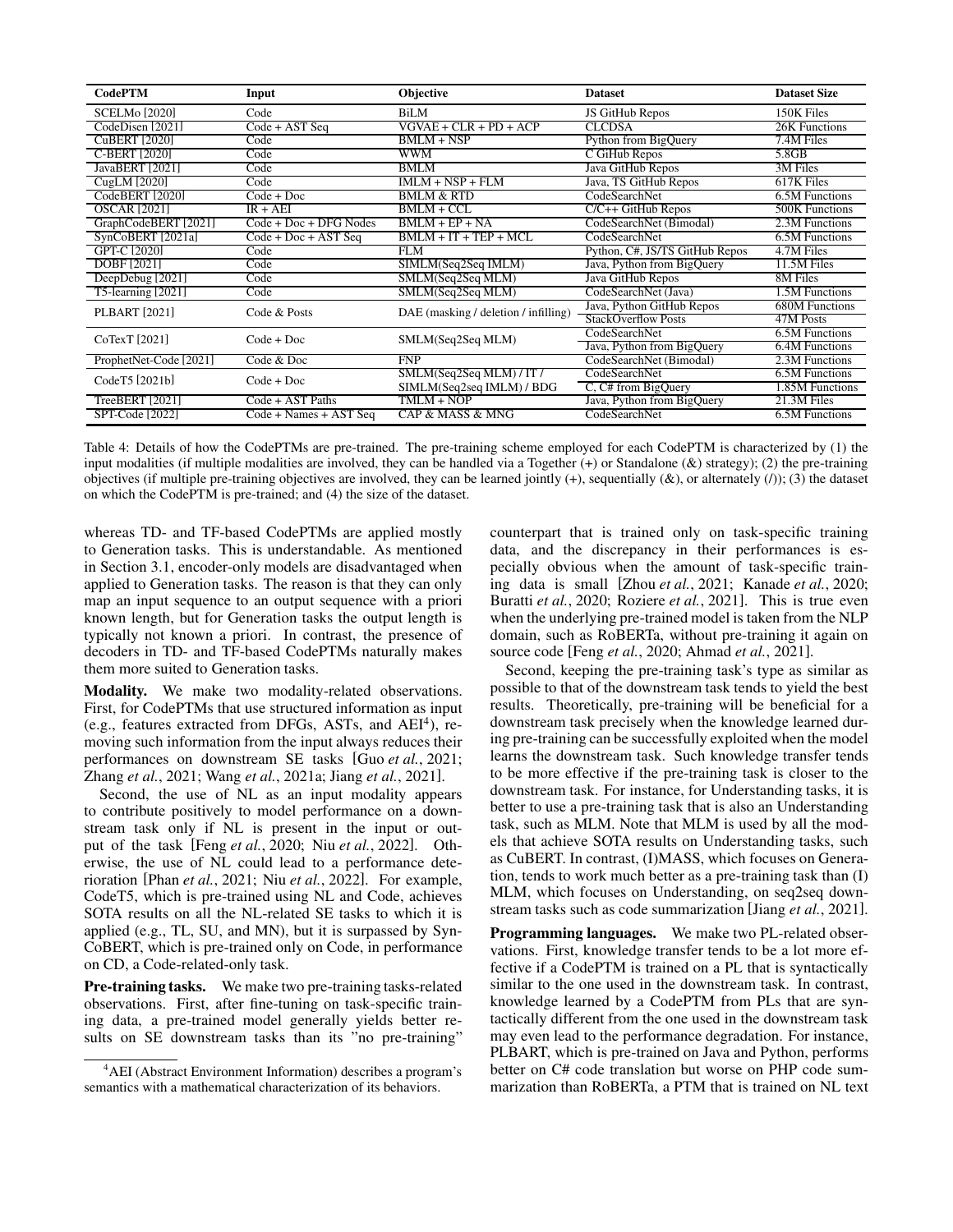only. The reason is that C# is syntactically similar to Java, while PHP has a syntax mismatch with Java and Python.

Second, multilingual pre-training and fine-tuning generally yield better results than their monolingual counterparts. For example, CodeT5, which is pre-trained on 6 PLs, outperforms T5-learning and DeepDebug, both of which are only pre-trained on Java, on code translation. In addition, when performing multilingual pre-training, *language-aware* pre-training, where the training instances that belong to different PLs are being differentiated (by adding languagespecific symbols to the input or appending a language-type embedding to each token, for instance), tend to yield a pretrained model that can better discriminate between PLs than *language-agnostic* pre-training, as demonstrated via GPT-C on code completion.

# 5 How Effective are CodePTMs?

CodePTMs have been successfully applied to a variety of SE tasks, but *how* effective are they? To enable the reader to gain insights into this question, we present some quantitative results in this section. More specifically, we show in Table [5](#page-5-0) the best result achieved by a CodePTM on each commonly used evaluation dataset for each SE task (see the "Best CodePTM" column). To help the reader gauge the effectiveness of CodePTMs, we show in the "Best non-CodePTM" column the best result achieved by an approach that does not involve pre-training on each dataset. As can be seen, many of the best non-CodePTM-based approaches are neural models that involve Tree-LSTM and Transformer, for instance. The last column of the table shows for each dataset the *relative error reduction rate*, which is computed as the error reduced by the best-performing CodePTM relative to the error made by the best non-CodePTM-based system on the dataset. A positive value indicates that the SOTA result is achieved using a CodePTM. As can be seen, the SOTA results on all of the datasets are achieved using CodePTMs, with the relative error reduction rates ranging from 0.9–78.7 when expressed in percentages. These results provide suggestive evidence that CodePTMs are a promising approach to a wide variety of SE tasks. Nevertheless, it is clear that CodePTMs are more effective at relative error reduction on certain SE tasks/datasets than other tasks/datasets. Additional analysis is needed to determine the reason.

# 6 Concluding Remarks

Though CodePTMs have proven their success in SE, we believe that they have not reached their full potential. In this section, we outline some promising future directions.

### <span id="page-5-1"></span>6.1 Thinking beyond NLP

Tokenization and embedding. Currently, CodePTMs use the tokenization and embedding methods developed in NLP. For example, they use SentencePiece as the tokenizer as well as token and position embeddings. However, code is not exactly the same as NL: code contains different types of lexical tokens such as variables, control symbols, and keywords. We speculate that NLP tokenization and embedding methods would not yield optimal performances for CodePTMs, and

<span id="page-5-0"></span>

| <b>Task DS</b>              | <b>Best CodePTM</b>       | <b>Best non-CodePTM</b>      | ER   |  |
|-----------------------------|---------------------------|------------------------------|------|--|
| WB<br>K1                    | 82.3 (CuBERT [2020])      | 73.8 (GREAT [2020])          | 32.4 |  |
| ET<br>K1                    | 79.1 (CuBERT [2020])      | 49.5 (Transformer (2020))    | 58.6 |  |
| D1<br><b>BD</b>             | 65.7 (CodeT5 [2021b])     | 62.4 (code2vec [2021])       | 8.8  |  |
| B1<br>CD.                   | 97.4 (SynCoBERT [2021al)  | 95.0 (FA-AST [2020])         | 48.0 |  |
| C1                          | 90.0 (CodeDisen [2021])   | 81.0 (Tree-LSTM [2019])      | 47.3 |  |
| CC<br>P2                    | 98.0 (OSCAR [2021])       | 96.6 (ProGraML [2021])       | 43.2 |  |
| FD<br>K1                    | 98.0 (CuBERT [2020])      | 91.0 (Transformer [2020])    | 78.7 |  |
| C1<br><b>CR</b>             | 31.6 (CodeDisen [2021])   | 16.6 (Pontes et al. [2018])  | 17.9 |  |
| P <sub>2</sub>              | 88.2 (SynCoBERT [2021a])  | 82.4 (MISIM 2020)            | 32.9 |  |
| VM<br>$_{\rm V1}$           | 95.2 (CuBERT [2020])      | 80.5 (BiLSTM [2020])         | 75.4 |  |
| CT<br>D2                    | 94.4 (JavaBERT [2021])    |                              |      |  |
| C <sub>2</sub><br>CS        | 74.0 (SynCoBERT [2021a])  | 41.9 (Transformer [2021])    | 55.2 |  |
| $\overline{C}3$             | 38.1 (SynCoBERT [2021a])  |                              |      |  |
| S1                          | 82.8 (GPT-C [2020])       | $\overline{\phantom{0}}$     |      |  |
| $\overline{L}$<br><b>CP</b> | 81.9 (CugLM [2020])       | 71.7 (Transformer-XL [2019]) | 36.0 |  |
| A <sub>1</sub>              | 26.5 (SPT-Code [2022])    | 24.7 (SLM 2020)              | 2.4  |  |
| C4                          | 66.4 (CodeT5 [2021b])     | 35.4 (Transformer [2021])    | 47.9 |  |
| T1<br>TL                    | 41.8 (DOBF [2021])        | 34.7 (Transformer (2021))    | 10.9 |  |
| C1                          | 29.7 (CodeDisen [2021])   | 25.8 (Tree-LSTM [2019])      | 5.3  |  |
| T2<br>BF                    | 18.3 (CodeT5 [2021b])     | 12.7 (S2S+COPY [2021])       | 6.5  |  |
| T <sub>3</sub><br>MG        | 28.0 (T5-learning [2021]) | 17.0 (Tufano [2019a])        | 13.3 |  |
| W1<br>AG                    | 66.0 (T5-learning [2021]) | 65.0 (Watson et al. [2020])  | 2.9  |  |
| C <sub>2</sub>              | 19.7 (CodeT5 [2021b])     | 15.5 (Transformer [2020])    | 4.9  |  |
| H1                          | 21.0 (T5-learning [2021]) | 19.0 (Haque et al. [2020])   | 2.5  |  |
| SU<br>H <sub>2</sub>        | 20.4 (TreeBERT [2021])    | 19.7 (GNN+GRU [2020])        | 0.9  |  |
| H3                          | 49.1 (SPT-Code [2022])    | 48.2 (AST-Trans [2022])      | 1.6  |  |
| M1                          | 36.1 (SPT-Code [2022])    | 34.7 (AST-Trans [2022])      | 2.1  |  |
| A <sub>2</sub><br>MN.       | 60.1 (TreeBERT [2021])    | 57.5 (GNN+GRU [2020])        | 6.1  |  |
| E1                          | 39.0 (TreeBERT [2021])    | 34.4 (GNN+GRU [2020])        | 7.0  |  |
| C <sub>5</sub><br>CG        | 22.3 (CodeT5 [2021b])     | 12.2 (Iyer et al. [2019])    | 11.5 |  |

Table 5: Relative error reduction rates achieved by CodePTMs on SE tasks/datasets. "DS" shows the commonly used evaluation datasets for each SE task (see Table [1](#page-1-0) for details on these datasets). "Best CodePTM" shows the best result achieved to date by a CodePTM on the corresponding dataset and the name of the CodePTM. "Best non-CodePTM" shows the best result achieved to date by an approach that does not involve pre-training on the corresponding dataset and the name of the approach (note that "−" indicates that non-CodePTM-based approaches have not been applied to the corresponding dataset). "ER" shows the relative error reduction rate for each dataset. Information on the evaluation metric used for each dataset can be found in Table [1.](#page-1-0)

recommend that researchers look into the possibility of developing code-specific versions of these methods.

Pre-training methods. Pre-training tasks that can better exploit code-specific characteristics (e.g., code structure, the presence of branches, and the use of different identifiers taken from a largely unrestricted vocabulary to express the same meaning) may be needed in order to train more powerful CodePTMs. Most of the existing SE-specific pre-training tasks (see Section [3.3\)](#page-2-2) still do not completely step outside the NLP mindset. IMLM, for example, is just a version of MLM that masks identifiers, and in fact, pre-training on IMLM has even yielded worse results than pre-training on MLM for DOBF [\[Roziere](#page-8-21) *et al.*, 2021]. We believe that the design of code-specific pre-training methods is currently limited in part by the NLP tokenization and embedding methods that are currently in use, and that a fundamental overhaul in the design of code-specific pre-training methods that involves designing code-specific tokenization and embedding methods will likely be needed.

### 6.2 Learning Code Form and Functionality

Code has both *form*, which is defined by combinations of particular code identifiers, and *function*, which is independent of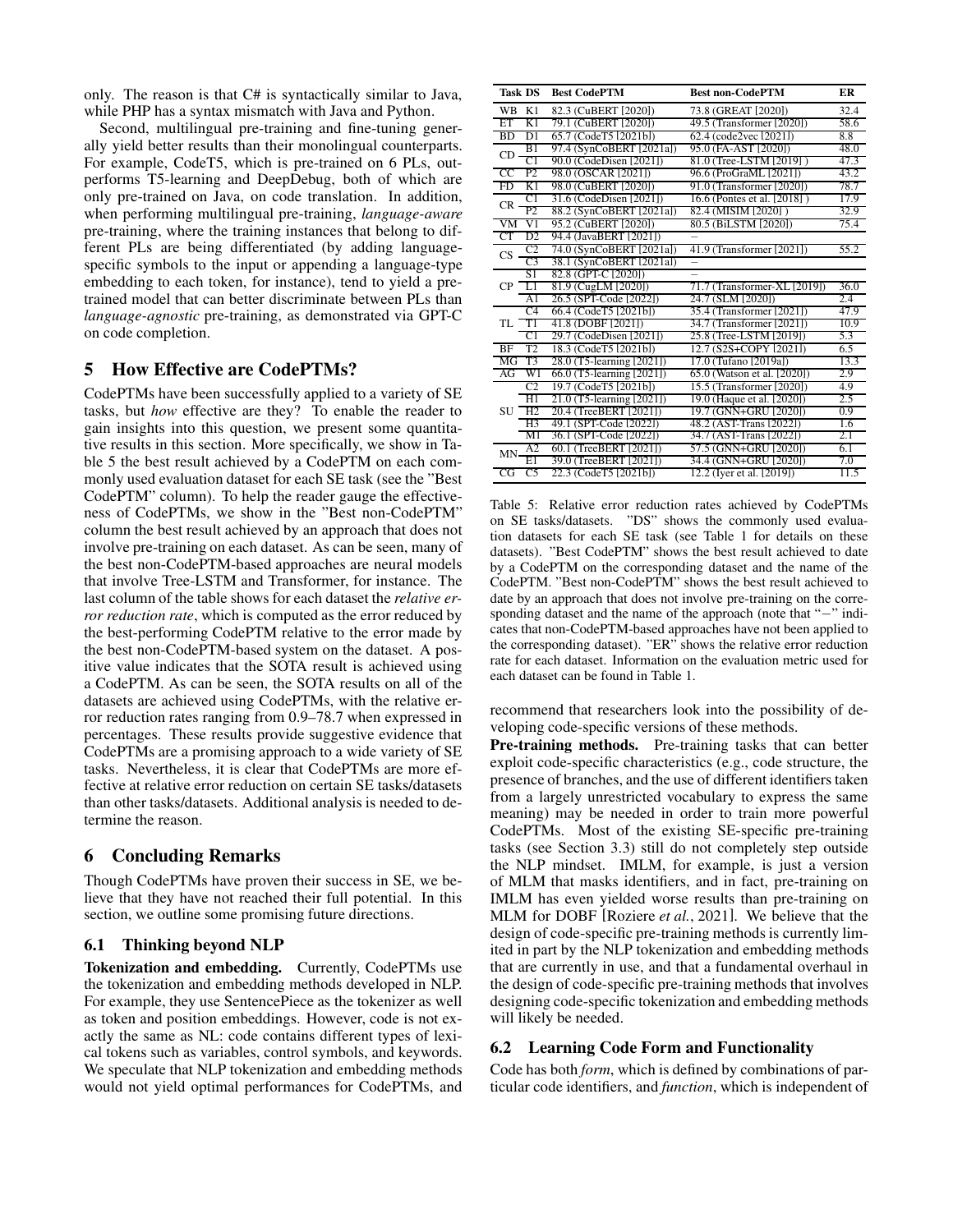any particular code identifiers [Jain *et al.*[, 2021\]](#page-7-22). Note that the CodePTMs listed in Table [4](#page-4-0) all learn representations of source code from the "form" instead of the "function" perspective. Learning code functionality, however, will undoubtedly help CodePTMs understand the code better and achieve higher performances on SE tasks. So we believe that designing CodePTMs that can learn both code form and code functionality would be a valuable research direction.

# <span id="page-6-11"></span>6.3 Adaptation to Downstream Tasks

Currently, fine-tuning is the primary method for transferring the knowledge acquired during pre-training to downstream tasks. However, fine-tuning can be inefficient because all model parameters need to be updated. To mitigate this problem, the NLP community has proposed several solutions, such as (1) model reprogramming (i.e., freezing the original parameters of the PTMs and adding small fine-tunable adaption modules for specific tasks [\[Chen, 2022\]](#page-6-9)), (2) using prompt tuning [\[Brown](#page-6-10) *et al.*, 2020], and (3) using model compression (e.g., pruning and knowledge distillation). How to adapt or extend these methods for fine-tuning CodePTMs is a promising research direction.

# 6.4 CodePTMs for Niche Applications

Rather than attempting to design a single CodePTM that works well on all SE tasks, we recommend that specialized CodePTMs be designed for different classes of SE tasks (e.g., Understanding vs. Generation). Our recommendation is based on our earlier observations that different model design choices may be better suited for different kinds of tasks. For instance, theoretically speaking, TE-based models tend to work better than TD- and TF-based models on Understanding tasks, whereas the reverse is generally true for Generation tasks. One may even go as far as designing task-specific CodePTMs. The reason is that having pre-training tasks that are more similar to the downstream task at hand could enable a more effective transfer of the knowledge acquired during pre-training, as discussed previously. We believe that specialized CodePTMs have an additional advantage: they tend to be smaller and hence may be more efficient, potentially allowing us to address the efficiency issues associated with model architecture (Section [6.1\)](#page-5-1) and fine-tuning (Section [6.3\)](#page-6-11).

# 6.5 Unified Evaluation and Analysis

Our understanding of the strengths and weaknesses of existing CodePTMs is currently limited by the tasks on which they are evaluated. To better understand CodePTMs, it is important to conduct a systematic evaluation of all CodePTMs on all the benchmark datasets associated with the 18 SE tasks we discussed. In addition to a comprehensive quantitative evaluation, a qualitative analysis that involves analyzing the common errors made by each model would be important.

# Acknowledgments

We thank the three anonymous reviewers for their helpful comments on an earlier draft of this paper. This work was supported in part by the National Natural Science Foundation of China (No. 61802167) and the US National Science Foundation (Grant IIS-1528037). Any opinions, findings, conclusions or recommendations expressed in this paper are those of the authors and do not necessarily reflect the views or official policies, either expressed or implied, of the funding agencies. Chuanyi Li is the corresponding author.

# References

- <span id="page-6-6"></span>[Ahmad et al., 2021] Wasi Ahmad, Saikat Chakraborty, Baishakhi Ray, and Kai-Wei Chang. Unified pre-training for program understanding and generation. In *NAACL-HLT*, 2021.
- <span id="page-6-4"></span>[Allamanis *et al.*, 2016] Miltiadis Allamanis, Hao Peng, and Charles Sutton. A convolutional attention network for extreme summarization of source code. In *ICML*, 2016.
- <span id="page-6-2"></span>[Alon *et al.*, 2020] Uri Alon, Roy Sadaka, Omer Levy, and Eran Yahav. Structural language models of code. In *ICML*, 2020.
- <span id="page-6-10"></span>[Brown *et al.*, 2020] Tom Brown, Benjamin Mann, Nick Ryder, Melanie Subbiah, Jared D Kaplan, Prafulla Dhariwal, Arvind Neelakantan, Pranav Shyam, Girish Sastry, Amanda Askell, Sandhini Agarwal, Ariel Herbert-Voss, Gretchen Krueger, Tom Henighan, Rewon Child, Aditya Ramesh, Daniel Ziegler, Jeffrey Wu, Clemens Winter, Chris Hesse, Mark Chen, Eric Sigler, Mateusz Litwin, Scott Gray, Benjamin Chess, Jack Clark, Christopher Berner, Sam McCandlish, Alec Radford, Ilya Sutskever, and Dario Amodei. Language models are few-shot learners. In *NeurIPS*, 2020.
- <span id="page-6-5"></span>[Buratti *et al.*, 2020] Luca Buratti, Saurabh Pujar, Mihaela Bornea, Scott McCarley, Yunhui Zheng, Gaetano Rossiello, Alessandro Morari, Jim Laredo, Veronika Thost, Yufan Zhuang, et al. Exploring software naturalness through neural language models. *arXiv:2006.12641*, 2020.
- <span id="page-6-3"></span>[Chen *et al.*, 2018] Xinyun Chen, Chang Liu, and Dawn Song. Tree-to-tree neural networks for program translation. In *NeurIPS*, 2018.
- <span id="page-6-9"></span>[Chen, 2022] Pin-Yu Chen. Model reprogramming: Resource-efficient cross-domain machine learning. *arXiv preprint arXiv:2202.10629*, 2022.
- <span id="page-6-1"></span>[Clark *et al.*, 2019] Kevin Clark, Minh-Thang Luong, Quoc V Le, and Christopher D Manning. Electra: Pre-training text encoders as discriminators rather than generators. In *ICLR*, 2019.
- <span id="page-6-7"></span>[Coimbra *et al.*, 2021] David Coimbra, Sofia Reis, Rui Abreu, Corina Păsăreanu, and Hakan Erdogmus. On using distributed representations of source code for the detection of c security vulnerabilities. *CoRR*, 2021.
- <span id="page-6-0"></span>[Dai and Le, 2015] Andrew M. Dai and Q. V. Le. Semisupervised sequence learning. In *NIPS*, 2015.
- <span id="page-6-8"></span>[Dai *et al.*, 2019] Zihang Dai, Zhilin Yang, Yiming Yang, Jaime Carbonell, Quoc V Le, and Ruslan Salakhutdinov. Transformer-xl: Attentive language models beyond a fixed-length context. In *ACL*, 2019.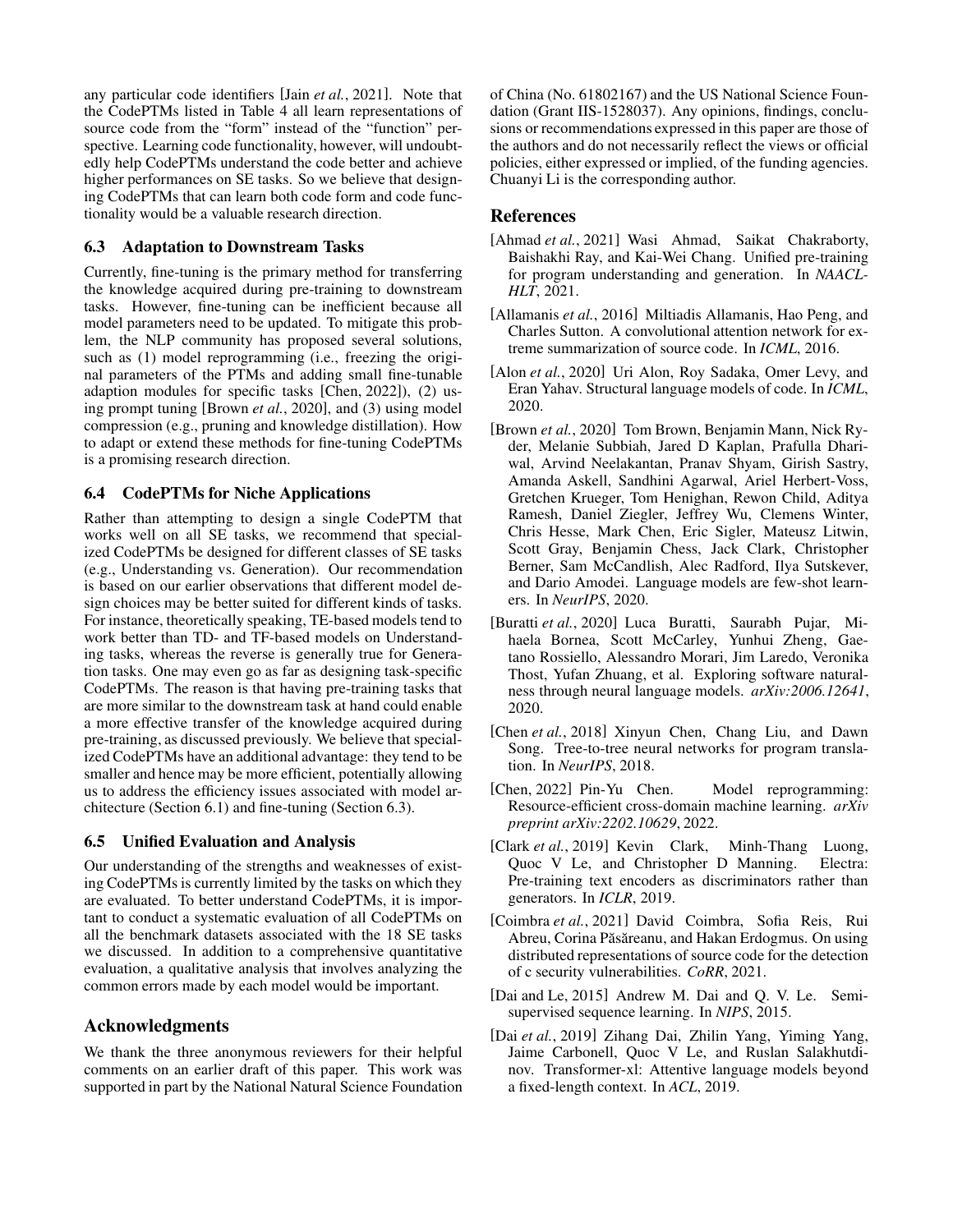- <span id="page-7-6"></span>[de Sousa and Hasselbring, 2021] Nelson Tavares de Sousa and Wilhelm Hasselbring. Javabert: Training a transformer-based model for the java programming language. *arXiv:2110.10404*, 2021.
- <span id="page-7-2"></span>[Devlin *et al.*, 2018] Jacob Devlin, Ming-Wei Chang, Kenton Lee, and Kristina Toutanova. Bert: Pre-training of deep bidirectional transformers for language understanding. *arXiv:1810.04805*, 2018.
- <span id="page-7-23"></span>[Drain *et al.*, 2021] Dawn Drain, Chen Wu, Alexey Svyatkovskiy, and Neel Sundaresan. Generating bug-fixes using pretrained transformers. In *Proceedings of the 5th ACM SIGPLAN International Symposium on Machine Programming*, 2021.
- <span id="page-7-20"></span>[Ernst, 2017] Michael D. Ernst. Natural language is a programming language: Applying natural language processing to software development. In *2nd Summit on Advances in Programming Languages*, 2017.
- <span id="page-7-17"></span>[Feng *et al.*, 2020] Zhangyin Feng, Daya Guo, Duyu Tang, Nan Duan, Xiaocheng Feng, Ming Gong, Linjun Shou, Bing Qin, Ting Liu, Daxin Jiang, et al. Codebert: A pretrained model for programming and natural languages. In *EMNLP: Findings*, 2020.
- <span id="page-7-18"></span>[Guo *et al.*, 2021] Daya Guo, Shuo Ren, Shuai Lu, Zhangyin Feng, Duyu Tang, Shujie Liu, Long Zhou, Nan Duan, Alexey Svyatkovskiy, Shengyu Fu, Michele Tufano, Shao Kun Deng, Colin Clement, Dawn Drain, Neel Sundaresan, Jian Yin, Daxin Jiang, and Ming Zhou. Graphcodebert: Pre-training code representations with data flow. In *ICLR*, 2021.
- <span id="page-7-10"></span>[Haque *et al.*, 2020] Sakib Haque, Alexander LeClair, Lingfei Wu, and Collin McMillan. Improved automatic summarization of subroutines via attention to file context. In *MSR*, 2020.
- <span id="page-7-0"></span>[Hassan and Xie, 2010] Ahmed E Hassan and Tao Xie. Software intelligence: the future of mining software engineering data. In *FSE/SDP workshop*, 2010.
- <span id="page-7-24"></span>[Hellendoorn *et al.*, 2020] Vincent J Hellendoorn, Charles Sutton, Rishabh Singh, Petros Maniatis, and David Bieber. Global relational models of source code. In *ICLR*, 2020.
- <span id="page-7-14"></span>[Hochreiter and Schmidhuber, 1997] Sepp Hochreiter and Jürgen Schmidhuber. Long short-term memory. Neural *Computation*, 1997.
- <span id="page-7-1"></span>[Howard and Ruder, 2018] Jeremy Howard and Sebastian Ruder. Universal language model fine-tuning for text classification. In *ACL*, 2018.
- <span id="page-7-11"></span>[Hu *et al.*, 2018a] Xing Hu, Ge Li, Xin Xia, David Lo, and Zhi Jin. Deep code comment generation. In *ICPC*, 2018.
- <span id="page-7-12"></span>[Hu *et al.*, 2018b] Xing Hu, Ge Li, Xin Xia, David Lo, Shuai Lu, and Zhi Jin. Summarizing source code with transferred api knowledge. In *IJCAI*, 2018.
- <span id="page-7-7"></span>[Husain *et al.*, 2019] Hamel Husain, Ho-Hsiang Wu, Tiferet Gazit, Miltiadis Allamanis, and Marc Brockschmidt. Codesearchnet challenge: Evaluating the state of semantic code search. *arXiv:1909.09436*, 2019.
- <span id="page-7-13"></span>[Iyer *et al.*, 2018] Srinivasan Iyer, Ioannis Konstas, Alvin Cheung, and Luke Zettlemoyer. Mapping language to code in programmatic context. In *EMNLP*, 2018.
- <span id="page-7-26"></span>[Iyer *et al.*, 2019] Srinivasan Iyer, Alvin Cheung, and Luke Zettlemoyer. Learning programmatic idioms for scalable semantic parsing. In *EMNLP*, 2019.
- <span id="page-7-22"></span>[Jain *et al.*, 2021] Paras Jain, Ajay Jain, Tianjun Zhang, Pieter Abbeel, Joseph Gonzalez, and Ion Stoica. Contrastive code representation learning. In *EMNLP*, 2021.
- <span id="page-7-19"></span>[Jiang *et al.*, 2021] Xue Jiang, Zhuoran Zheng, Chen Lyu, Liang Li, and Lei Lyu. Treebert: A tree-based pre-trained model for programming language. In *UAI*, 2021.
- <span id="page-7-5"></span>[Kanade *et al.*, 2020] Aditya Kanade, Petros Maniatis, Gogul Balakrishnan, and Kensen Shi. Learning and evaluating contextual embedding of source code. In *ICML*, 2020.
- <span id="page-7-15"></span>[Karampatsis and Sutton, 2020] Rafael-Michael Karampatsis and Charles Sutton. Scelmo: Source code embeddings from language models. *arXiv:2004.13214*, 2020.
- <span id="page-7-21"></span>[LeClair *et al.*, 2019] Alexander LeClair, Siyuan Jiang, and Collin McMillan. A neural model for generating natural language summaries of program subroutines. In *ICSE*, 2019.
- <span id="page-7-25"></span>[LeClair *et al.*, 2020] Alexander LeClair, Sakib Haque, Lingfei Wu, and Collin McMillan. Improved code summarization via a graph neural network. In *ICPC*, 2020.
- <span id="page-7-4"></span>[Lewis *et al.*, 2020] Mike Lewis, Yinhan Liu, Naman Goyal, Marjan Ghazvininejad, Abdelrahman Mohamed, Omer Levy, Veselin Stoyanov, and Luke Zettlemoyer. Bart: Denoising sequence-to-sequence pre-training for natural language generation, translation, and comprehension. In *ACL*, 2020.
- <span id="page-7-3"></span>[Liu *et al.*, 2019] Yinhan Liu, Myle Ott, Naman Goyal, Jingfei Du, Mandar Joshi, Danqi Chen, Omer Levy, Mike Lewis, Luke Zettlemoyer, and Veselin Stoyanov. Roberta: A robustly optimized bert pretraining approach. *arXiv:1907.11692*, 2019.
- <span id="page-7-9"></span>[Liu *et al.*, 2020] Fang Liu, Ge Li, Yunfei Zhao, and Zhi Jin. Multi-task learning based pre-trained language model for code completion. In *ASE*, 2020.
- <span id="page-7-8"></span>[Lu *et al.*, 2021] Shuai Lu, Daya Guo, Shuo Ren, Junjie Huang, Alexey Svyatkovskiy, Ambrosio Blanco, Colin Clement, Dawn Drain, Daxin Jiang, Duyu Tang, Ge Li, Lidong Zhou, Linjun Shou, Long Zhou, Michele Tufano, MING GONG, Ming Zhou, Nan Duan, Neel Sundaresan, Shao Kun Deng, Shengyu Fu, and Shujie LIU. CodeXGLUE: A machine learning benchmark dataset for code understanding and generation. In *NeurIPS Datasets and Benchmarks Track (Round 1)*, 2021.
- <span id="page-7-16"></span>[Mastropaolo *et al.*, 2021] Antonio Mastropaolo, Simone Scalabrino, Nathan Cooper, David Nader Palacio, Denys Poshyvanyk, Rocco Oliveto, and Gabriele Bavota. Studying the usage of text-to-text transfer transformer to support code-related tasks. In *ICSE*, 2021.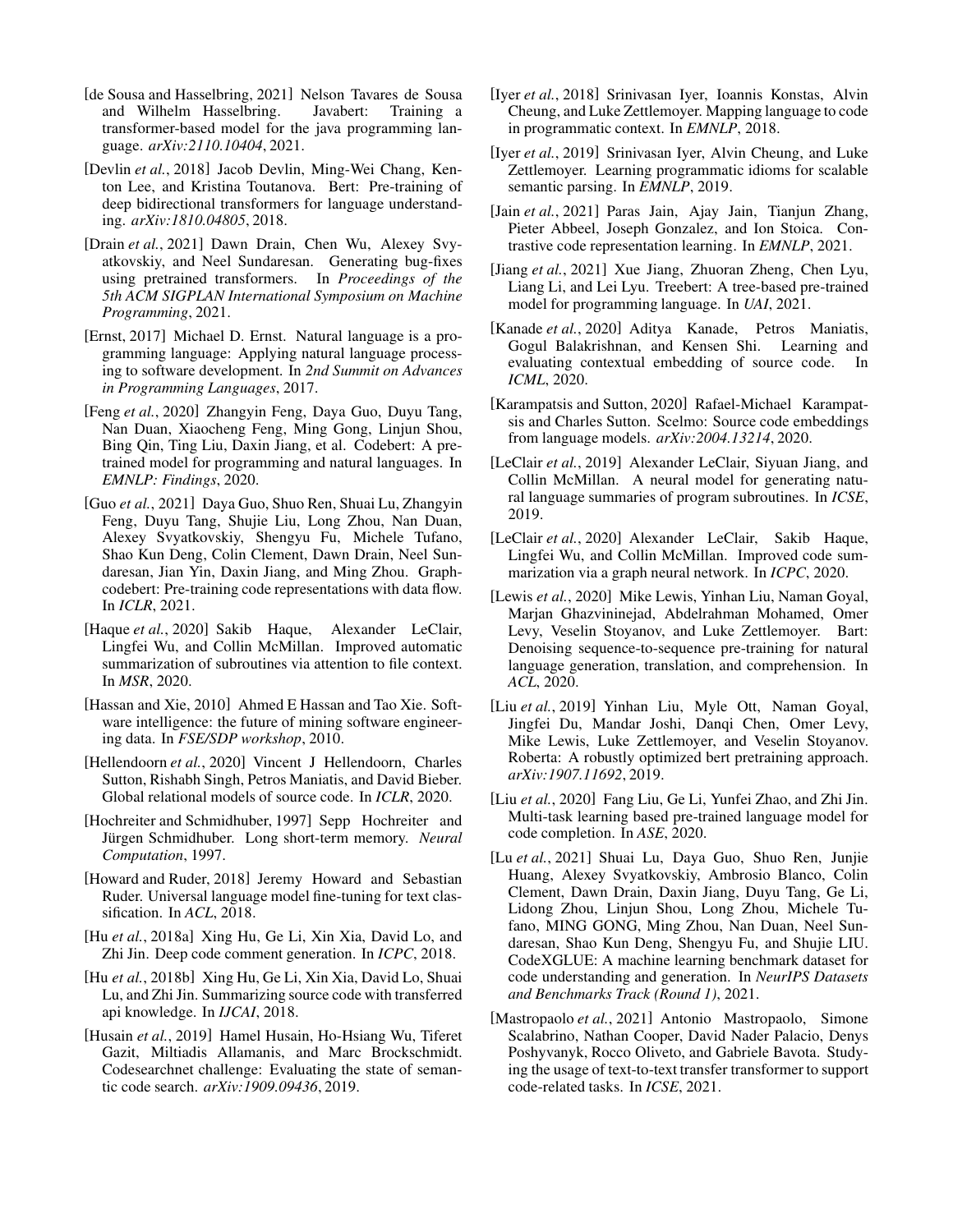- <span id="page-8-12"></span>[Miceli-Barone and Sennrich, 2017] Antonio Valerio Miceli-Barone and Rico Sennrich. A parallel corpus of python functions and documentation strings for automated code documentation and code generation. In *IJCNLP*, 2017.
- <span id="page-8-6"></span>[Mou *et al.*, 2016] Lili Mou, Ge Li, Lu Zhang, Tao Wang, and Zhi Jin. Convolutional neural networks over tree structures for programming language processing. In *AAAI*, 2016.
- <span id="page-8-5"></span>[Nafi *et al.*, 2019] Kawser Wazed Nafi, Tonny Shekha Kar, Banani Roy, Chanchal K Roy, and Kevin A Schneider. Clcdsa: cross language code clone detection using syntactical features and api documentation. In *ASE*, 2019.
- <span id="page-8-18"></span>[Niu *et al.*, 2022] Changan Niu, Chuanyi Li, Vincent Ng, Jidong Ge, Liguo Huang, and Bin Luo. Spt-code: Sequenceto-sequence pre-training for learning source code representations. *arXiv:2201.01549*, 2022.
- <span id="page-8-25"></span>[Panthaplackel *et al.*, 2021] Sheena Panthaplackel, Miltiadis Allamanis, and Marc Brockschmidt. Copy that! editing sequences by copying spans. In *AAAI*, 2021.
- <span id="page-8-14"></span>[Papineni *et al.*, 2002] Kishore Papineni, Salim Roukos, Todd Ward, and Wei-Jing Zhu. Bleu: a method for automatic evaluation of machine translation. In *ACL*, 2002.
- <span id="page-8-19"></span>[Peng *et al.*, 2021] Dinglan Peng, Shuxin Zheng, Yatao Li, Guolin Ke, Di He, and Tie-Yan Liu. How could neural networks understand programs? In *ICML*, 2021.
- <span id="page-8-0"></span>[Peters *et al.*, 2018] Matthew E. Peters, Mark Neumann, Mohit Iyyer, Matt Gardner, Christopher Clark, Kenton Lee, and Luke Zettlemoyer. Deep contextualized word representations. In *NAACL-HLT*, 2018.
- <span id="page-8-22"></span>[Phan *et al.*, 2021] Long Phan, Hieu Tran, Daniel Le, Hieu Nguyen, James Anibal, Alec Peltekian, and Yanfang Ye. Cotext: Multi-task learning with code-text transformer. *arXiv:2105.08645*, 2021.
- <span id="page-8-24"></span>[Pontes et al., 2018] Elvys Linhares Pontes, Stéphane Huet, Andréa Carneiro Linhares, and Juan-Manuel Torres-Moreno. Predicting the semantic textual similarity with siamese cnn and lstm. In *TALN*, 2018.
- <span id="page-8-3"></span>[Pradel and Sen, 2018] Michael Pradel and Koushik Sen. Deepbugs: A learning approach to name-based bug detection. *Proceedings of the ACM on Programming Languages*, 2018.
- <span id="page-8-17"></span>[Qi *et al.*, 2021] Weizhen Qi, Yeyun Gong, Yu Yan, Can Xu, Bolun Yao, Bartuer Zhou, Biao Cheng, Daxin Jiang, Jiusheng Chen, Ruofei Zhang, et al. Prophetnet-x: Largescale pre-training models for english, chinese, multilingual, dialog, and code generation. *arXiv:2104.08006*, 2021.
- <span id="page-8-20"></span>[Qiu *et al.*, 2020] Xipeng Qiu, Tianxiang Sun, Yige Xu, Yunfan Shao, Ning Dai, and Xuanjing Huang. Pre-trained models for natural language processing: A survey. *Science China Technological Sciences*, 2020.
- <span id="page-8-1"></span>[Radford *et al.*, 2019] Alec Radford, Jeffrey Wu, Rewon Child, David Luan, Dario Amodei, Ilya Sutskever, et al.

Language models are unsupervised multitask learners. In *OpenAI Blog*, 2019.

- <span id="page-8-2"></span>[Raffel *et al.*, 2020] Colin Raffel, Noam Shazeer, Adam Roberts, Katherine Lee, Sharan Narang, Michael Matena, Yanqi Zhou, Wei Li, and Peter J Liu. Exploring the limits of transfer learning with a unified text-to-text transformer. *JMLR*, 2020.
- <span id="page-8-13"></span>[Raychev *et al.*, 2016] Veselin Raychev, Pavol Bielik, and Martin Vechev. Probabilistic model for code with decision trees. In *OOPSLA*, 2016.
- <span id="page-8-15"></span>[Ren *et al.*, 2020] Shuo Ren, Daya Guo, Shuai Lu, Long Zhou, Shujie Liu, Duyu Tang, Neel Sundaresan, Ming Zhou, Ambrosio Blanco, and Shuai Ma. Codebleu: a method for automatic evaluation of code synthesis. *arXiv:2009.10297*, 2020.
- <span id="page-8-9"></span>[Roziere *et al.*, 2020] Baptiste Roziere, Marie-Anne Lachaux, Lowik Chanussot, and Guillaume Lample. Unsupervised translation of programming languages. In *NeurIPS*, 2020.
- <span id="page-8-21"></span>[Roziere *et al.*, 2021] Baptiste Roziere, Marie-Anne Lachaux, Marc Szafraniec, and Guillaume Lample. Dobf: A deobfuscation pre-training objective for programming languages. *arXiv:2102.07492*, 2021.
- <span id="page-8-23"></span>[Shido *et al.*, 2019] Yusuke Shido, Yasuaki Kobayashi, Akihiro Yamamoto, Atsushi Miyamoto, and Tadayuki Matsumura. Automatic source code summarization with extended tree-lstm. In *IJCNN*, 2019.
- <span id="page-8-4"></span>[Svajlenko *et al.*, 2014] Jeffrey Svajlenko, Judith F Islam, Iman Keivanloo, Chanchal K Roy, and Mohammad Mamun Mia. Towards a big data curated benchmark of interproject code clones. In *ICSME*, 2014.
- <span id="page-8-8"></span>[Svyatkovskiy *et al.*, 2020] Alexey Svyatkovskiy, Shao Kun Deng, Shengyu Fu, and Neel Sundaresan. Intellicode compose: Code generation using transformer. In *ESEC/FSE*, 2020.
- <span id="page-8-26"></span>[Tang *et al.*, 2022] Ze Tang, Xiaoyu Shen, Chuanyi Li, Jidong Ge, Liguo Huang, Zhelin Zhu, and Bin Luo. Asttrans: Code summarization with efficient tree-structured attention. In *ICSE*, 2022.
- <span id="page-8-11"></span>[Tufano *et al.*, 2019a] Michele Tufano, Jevgenija Pantiuchina, Cody Watson, Gabriele Bavota, and Denys Poshyvanyk. On learning meaningful code changes via neural machine translation. In *ICSE*, 2019.
- <span id="page-8-10"></span>[Tufano *et al.*, 2019b] Michele Tufano, Cody Watson, Gabriele Bavota, Massimiliano Di Penta, Martin White, and Denys Poshyvanyk. An empirical study on learning bug-fixing patches in the wild via neural machine translation. *TOSEM*, 2019.
- <span id="page-8-7"></span>[Vasic *et al.*, 2019] Marko Vasic, Aditya Kanade, Petros Maniatis, David Bieber, and Rishabh singh. Neural program repair by jointly learning to localize and repair. In *ICLR*, 2019.
- <span id="page-8-16"></span>[Vaswani *et al.*, 2017] Ashish Vaswani, Noam Shazeer, Niki Parmar, Jakob Uszkoreit, Llion Jones, Aidan N Gomez,